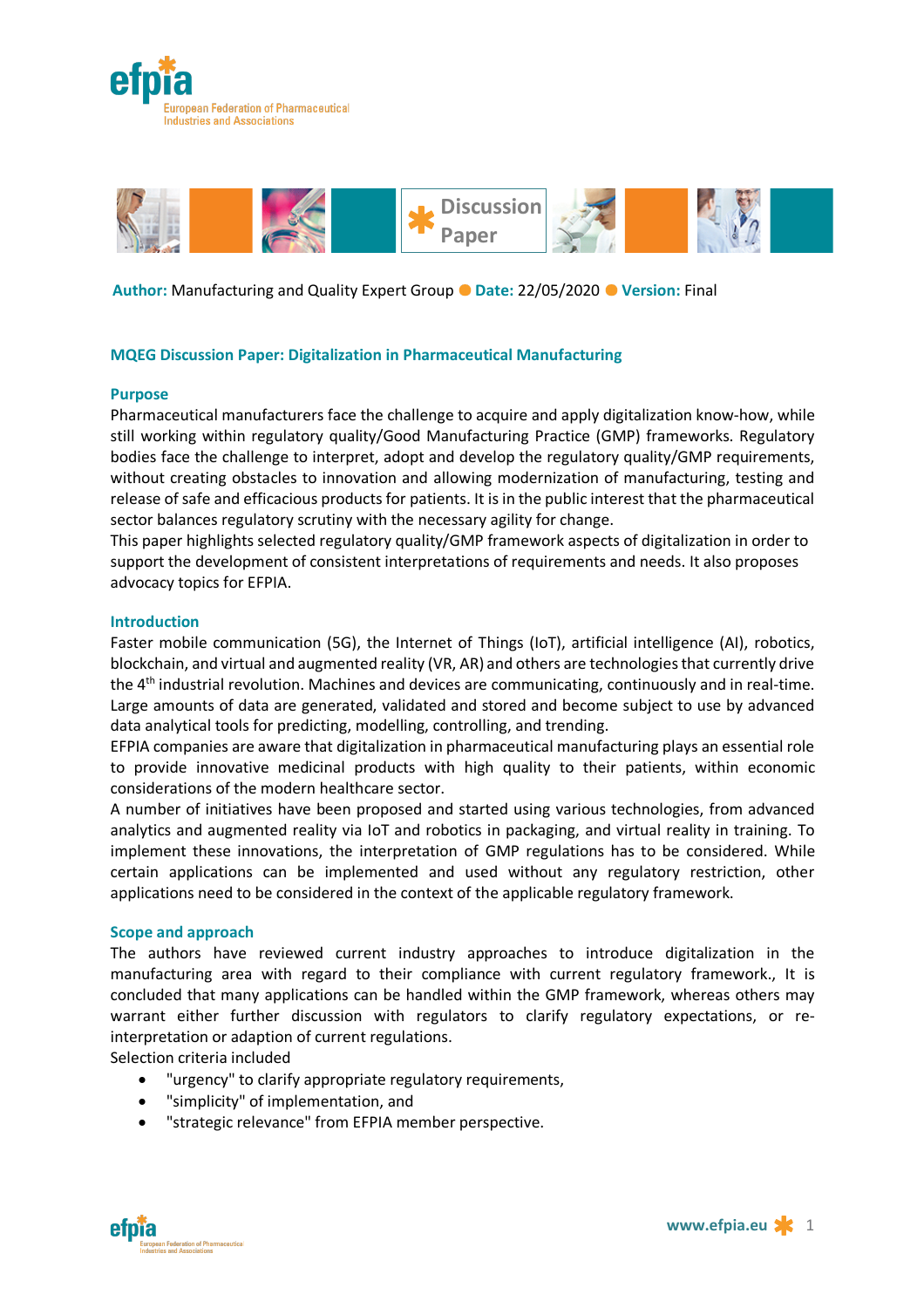

Subjects in scope have been reviewed and assessed as to what are the desired outcomes from digitalization, e.g.

- enhanced access to data, information, and knowledge, as basis of the transformation of input data into impactful information,
- enhanced process control, robustness, and/or performance, or adaptability of processes, or enhanced process understanding in general,
- leveraging human expertise,
- quality decisions based on data rather than documentation review,
- ability to exchange information with agencies, to overcome traditional forms of electronic- or hard copy submissions, both for initial approvals and post approval situation,

or what are the 'prerequisites and tools', e.g.

- personal capabilities (mindset, digitalization expertise, new responsibilities and roles),
- organizational enablers and conditions (set-up, culture), transformational agility (how to realize rapid changes in a regulated environment),
- data architectures (master data, data model use), systems and system connectivity ('data warehouse'), artificial intelligence.

EFPIA companies analyzed digitalization approaches in manufacturing projects, structured and prioritized them. From this approach, the following projects have high priority:

- Augmented Reality in Manufacturing,
- Use of adaptive process models; Automated and standardized manufacturing processes, interpretation of stability data,
- QA/QC (especially QP release) use of artificial intelligence and 'at time' release,
- Automated and standardized review processes internally and externally with multiple Agencies,
- Use of robotics.

Other related subjects are currently discussed on their own merits or in different context, and have therefore been excluded from the scope of this review (i.e.: cybersecurity, data privacy and –integrity, supply chain security and counterfeit protection, electronic labeling, personalized medicine, software as medical device, or digital health).

# **Augmented Reality in Manufacturing**

# *Description*

In a computer-generated augmented reality, a real-world environment is enhanced by perceptual information for real-time use, that allows individuals to act on, or interact with a given subject or process. Augmented reality implies that a tool or device interface is used, and that the information is accessed from a remote source.

# *Current status*

Augmented reality applications have been proposed to enable training (knowledge sharing), various supporting activities (trouble shooting), execution of certain GMP activities (line clearance) or maintenance of production equipment, as well as remote audits and inspections, incl.:

- remote virtual and interactive training (e.g. clean room training, Google glasses, digital twins),
- technical staff remotely supporting on-site experts, or

• operation guided by augmented reality (sensor calibration, machine assembly processes).

Further developments are anticipated to enable

- full remote audits and inspections,
- full remote control for maintenance and manufacturing operations, incl. line clearance,

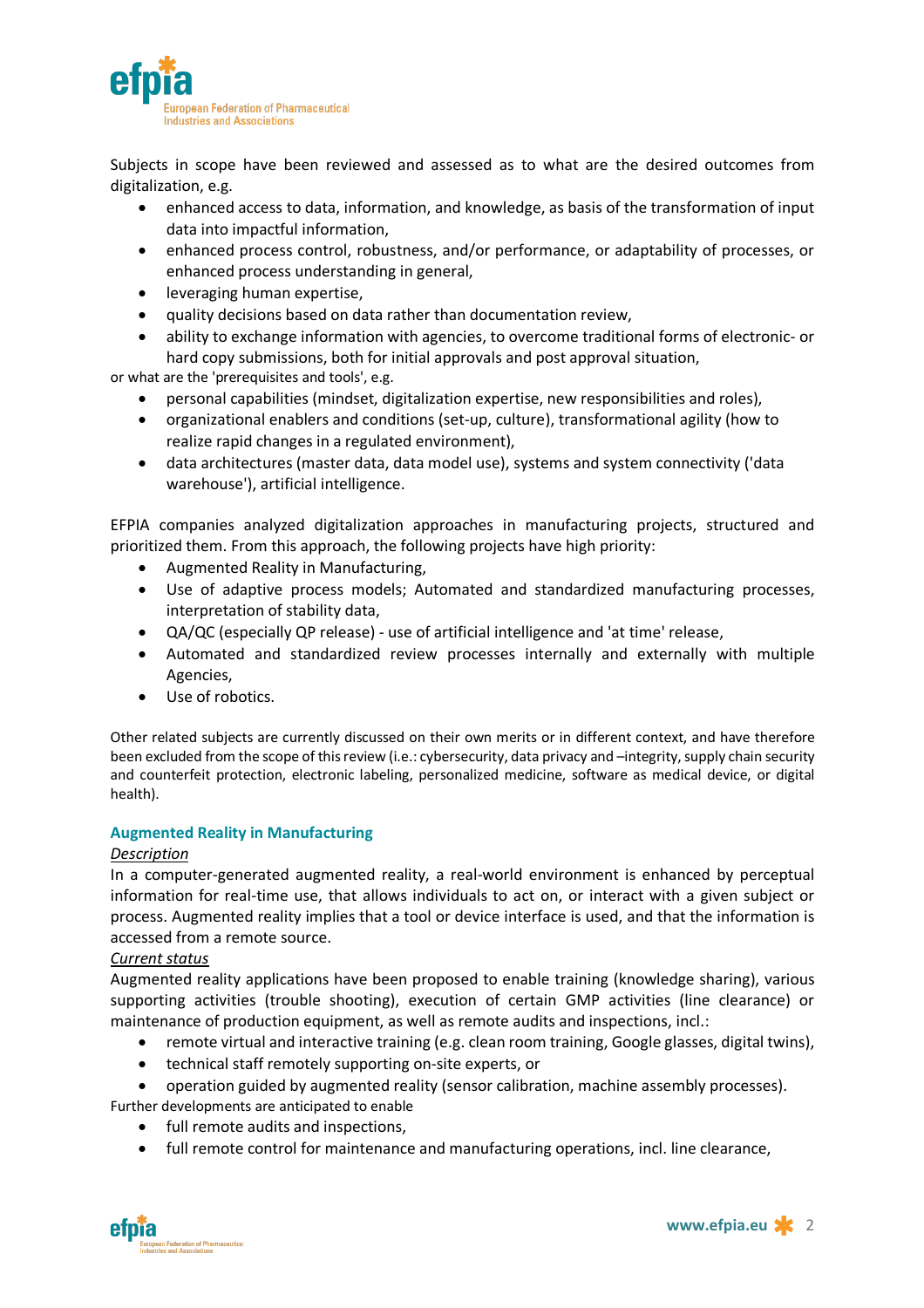

#### *Challenge and opportunity*

Technical prerequisites for augmented reality are well understood and are assessed as being possible to interpret and apply with current GMPs. Future extensions of augmented reality applications seem to be attractive where they provide e.g. more effective training by visualization and interaction, and/or in cases where more flexible use of resources is possible, e.g. to overcome geographical limitations.

#### **Use of Adaptive Process Models - Automated and Standardized Manufacturing Processes**

#### *Description and current status*

The use of process models is common in manufacturing, to support e.g. real time release, continuous processing, generation of process understanding, or investigations. Adaptation of such traditional process models follows general GMP principles.

With the possibilities of digitalization, learning (adaptive, self-learning) models are attainable. Unlike 'traditional' models, the learning models are not freezed after validation at some time point, but continuously updated, powered by the growing pool of observed data and a designed learning mechanism in the modeling algorithm. This evolving nature is expected to improve the model performance (i.e. "quality of the model") continuously over time.

#### *Challenge and opportunity*

Adaptive models are automated to evolve continually as new data is processed, while the type and source of input data and the learning mechanism itself are fixed (invariate). Hence there are no discrete 'lifecycle stages' of model development, where 'version updates' can be referred to as subject of inspection or approval. Conventional validation evidence regarding the model development (i.e. used data and correctness of estimated model) is hard to be archived for every continuous model update. In addition, conventional evidences focus on repeatedly demonstrating the correctness of the fixed learning algorithm at a time point, while they miss to validate its expected performance over time.

Flexibility in regulatory documentation is needed to implement adaptive models in agile and fast way. This should be safeguarded within the company quality system, to allow the application of the adaptive models in productive environment. Key aspects to be documented about an adaptive model are (1) sources and types of input data, (2) learning mechanism, (3) conventional validation evidence at a fixed time point, (4) expected model performance over time, and the post-hoc monitoring results.

# **Use of Artificial Intelligence in QA/QC**

# *Description*

Where large or complex data sets need to be processed as prerequisite of quality decision making, automated processes may be applied to support or replace human (manual) activities. For instance, batch (QP) release using an automated process may be based on review by exception.

Artificial Intelligence may be instrumental in this automated process to translate from data to a decision, while minimizing the potential of human error.

# *Current status*

Release activities are mainly manual processes where production and laboratory data, specifications, manufacturing methods, and many other records need to handled and assessed. Related data and information is often held in multiple places, different IT systems, or in paper-based records. *Challenge and opportunity*

# Quality decisions, specifically batch release, are critical activities and therefore prescriptively regulated by current GMPs.

Potential opportunities for automation (partly or full) incl. review and verification of procedures like

- comparison to QC limits or manufacturing parameter limits,
- Electronic Batch Record (EBR) inputs or completed batch record review,
- validation status, environmental conditions,
- deviations investigations, and changes,
- the regulatory compliance check.

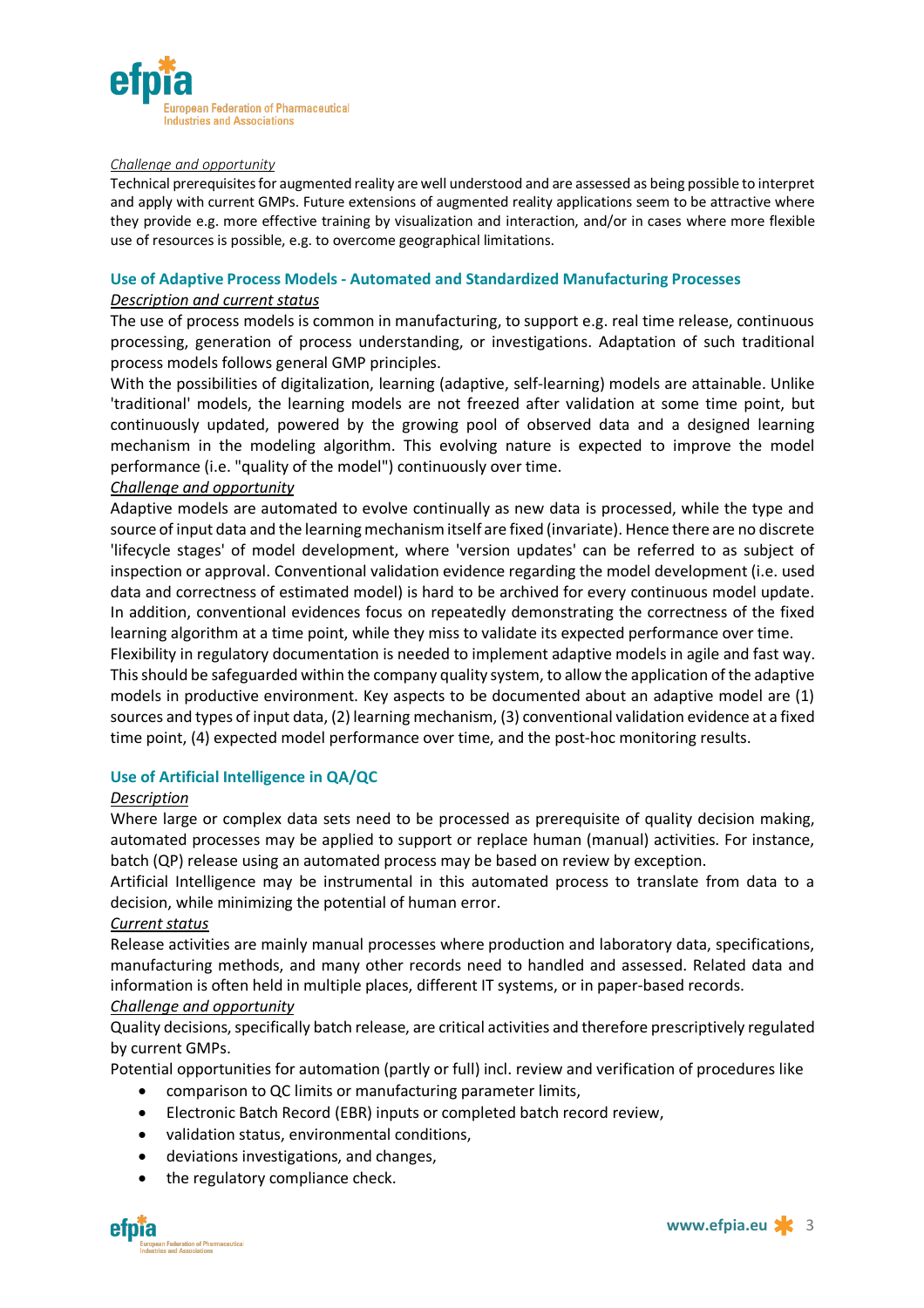

This could contribute to automated real time release, which is supported by an artificial intelligence analysis of related deviations and changes, as well as fully automated control of supply. As prerequisites, validated IT solutions and manufacturing processes, control strategies incl. control methods, and trending and monitoring of quality and process attributes. AI in QA/QC should be safeguarded within the company quality system, to allow its application in productive environment.

# **Automated and Standardized Review Processes**

# *Description*

The traditional GMP paradigm requires review of critical step documentation by experienced personnel. Particularly where 'review' is prerequisite to 'quality relevant decisions', human 'confirmation' is seen as indispensable.

GMP regulations do not rule out or prohibit automated review processes, but also do not provide guidance as to what are acceptable performance criteria or controls for it (to 'justify' trust and reliance on the decision).

Introduction of automated review processes in regulated industry areas is therefore slow and justification approaches are 'conservative'.

Mindset and behaviour is still 'document focused', not 'data focused'.

# *Prerequisite and tools*

Automated and standardized quality review processes are based on data provided directly from the shopfloor.

In addition, a model is needed that represents the relation between the data and the quality attributes of the final product.

The tool is needed to select relevant information to enable assessment and decision making based on these data.

The selection mechanism of the tool needs to be clearly documented and verified against testing scenarios, as well as confirmed through monitoring and trending of actual outcomes. Traceability and reproducibility of any decision needs to be achieved.

# *Challenge or opportunity*

The challenge is to reverse mindsets and behavioural pattern in the pharmaceutical sector to 'data focus' quality review and decision making, rather than 'document focus'.

The opportunity is to have 'live data' available and accessible for multiple purposes like e.g. review and process control by different users, and to enable faster decisions.

Application areas could be processes that can easily be standardized, as e.g.:

- audit trail review and acceptance,
- batch record review and acceptance,
- generation and review of SOPs, qualification or validation documents, or any other kind of manufacturing and/or quality document.

Further extensions could involve e.g.:

- 'digital advisors' aiding root cause analysis for deviations, or
- no touch release approaches i.e. automated real-time-release of batches.

Automated and Standardized Review Processes could be extrapolated further to use in Regulatory licence applications with 'living data' to allow submission of an initial dossier that can be based on available data sets at time of submission, and allowing these to be further added to and interpretations reviewed during Agency review and approval. This could be particularly valuable in situations of accelerated pathways submissions but also allow for any licence to improve lifecycle build of data sets, and therefore refinement of control strategies and specifications. This is a practice already under examination by some companies and Agencies e.g. KASA and may assist application of developing regulatory concepts under ICH Q12.